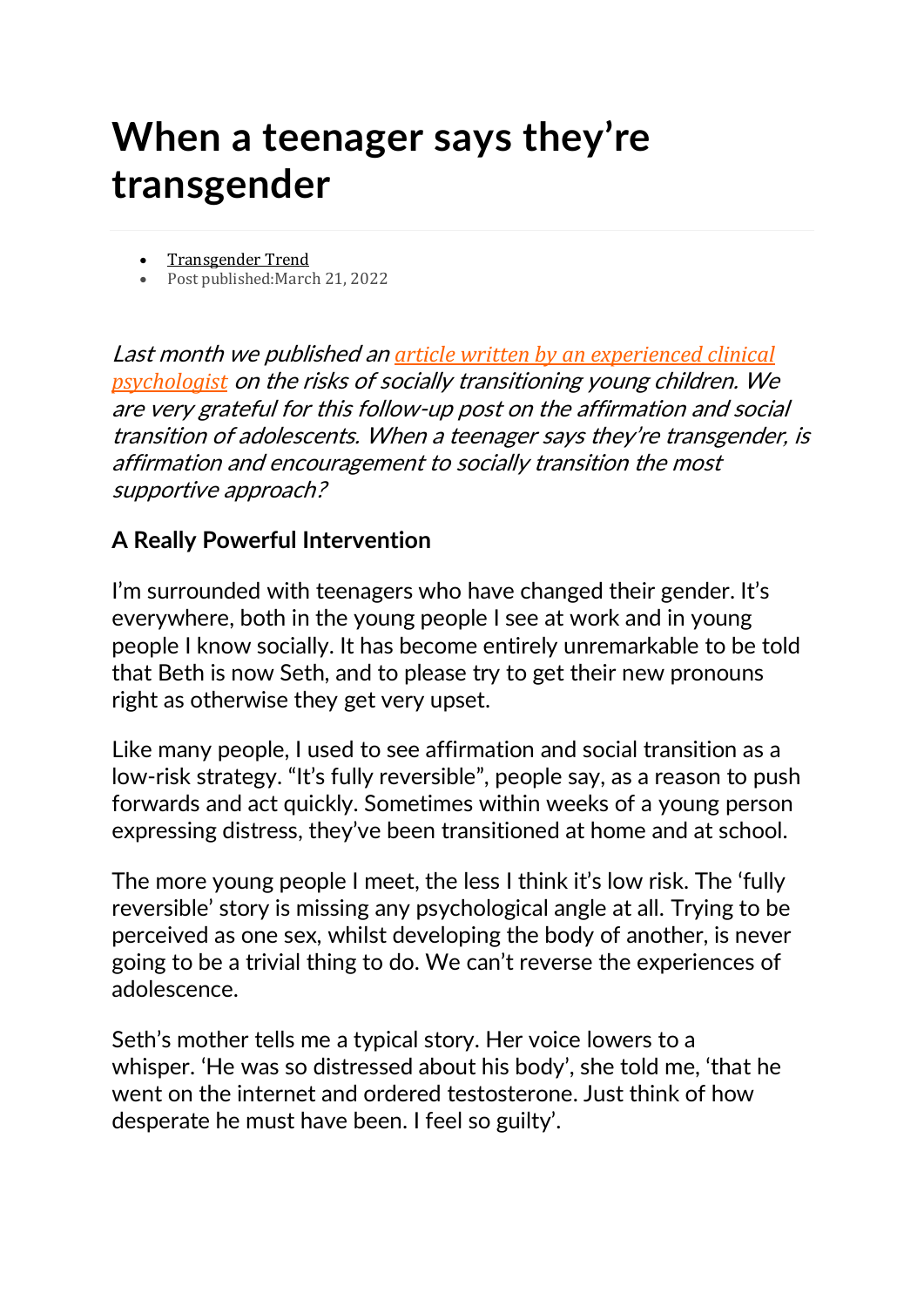Seth's story started years ago. Born Beth, she was bullied at primary school. Things got worse when she moved to secondary school where she was excluded by other girls and started finding academic work hard. She felt unhappy and that no one understood.

As she went through puberty, her anxiety about how others saw her started to intensify. She strongly disliked the male attention which came with her maturing body and then she was sexually assaulted on the bus one day coming back from school. Ashamed and embarrassed, she told no one. Her emotions started to feel overwhelming, and Beth didn't know how to manage them. She thought maybe she was losing her mind. She started to spend a lot of time on the internet. There, she found people on TikTok and YouTube talking about gender dysphoria and she recognised herself.

The influencers offered hope and a way out. 'The reason you feel so bad is because you're really trans', they said, 'And in order to feel better you need to change gender. Look at how well it worked for me!'

Beth has a moment of intense relief. She has an explanation and there's light at the end of the tunnel. Maybe she feels so bad because she is living in the wrong body. It feels so good to think this that she's sure it must be right.

Finding an explanation for your feelings is a great comfort. It's so much better than thinking that you will feel like this forever, or that you are going mad. It can resolve feelings of uncertainty, silencing frightening thoughts like 'Maybe I'm losing my mind'. Unfortunately that effect is there whether the explanation is right or not.

The relief of finding an explanation is wonderful but short lived for Beth. She thinks she knows now why she is so distressed – she is in the wrong body. But that body is changing into that of an adult female. The relief evaporates to be replaced with urgency. She must do something. Now. She wants that feeling of relief back.

When Beth decides to disclose how she is feeling, she starts with a teacher. She's seen others go down this route before. Miss F is immediately sympathetic and congratulates her on her bravery at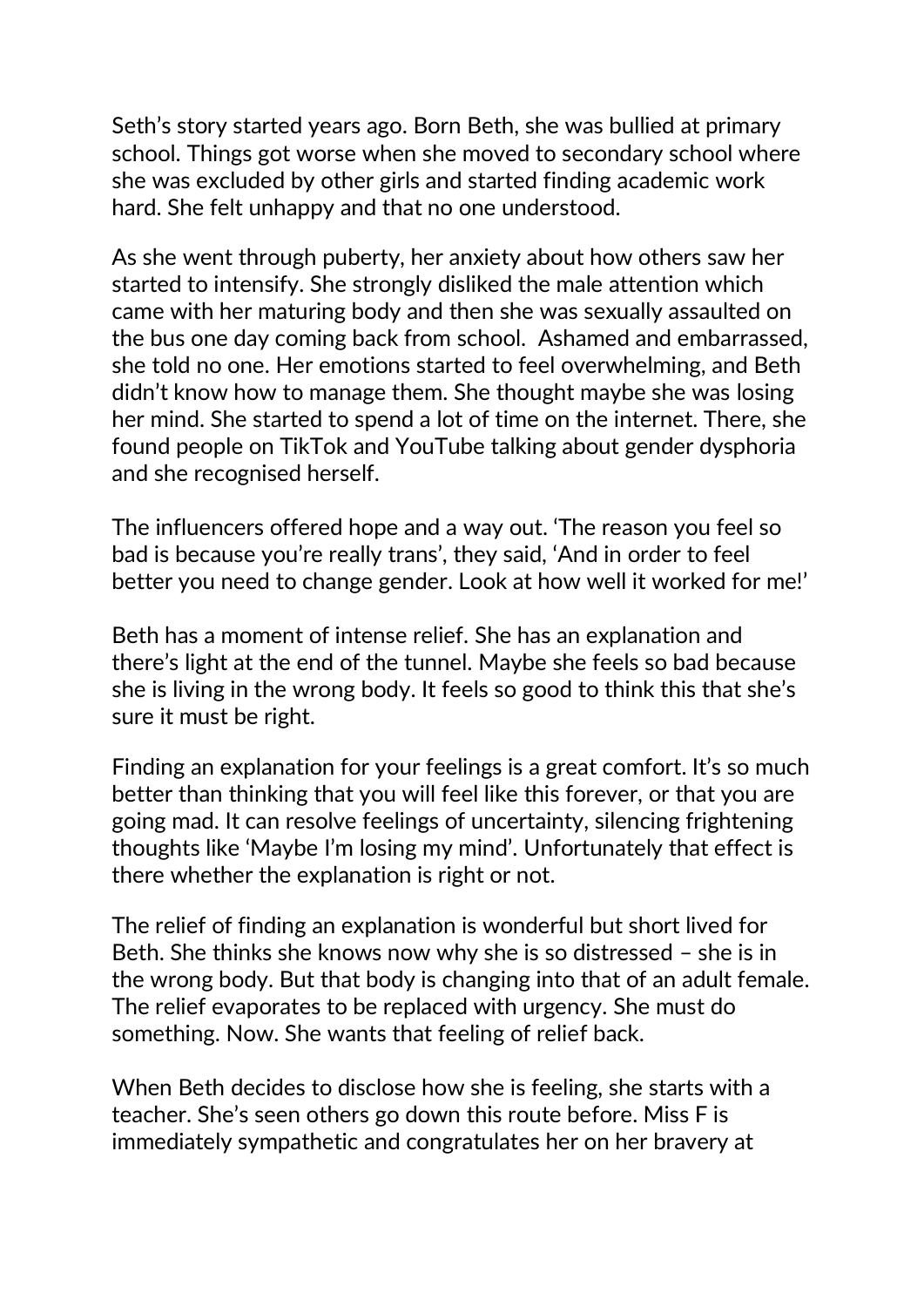coming out. She totally gets it and understands Beth doesn't want her parents involved yet. Miss F says she'll help Beth transition.

Beth becomes Seth at school, changes uniform and does P.E. with the boys. Everyone tells her it's wonderful she came out and she finally has a group of friends, all of whom are trans or non-binary. She feels good. She lives a double life for a while, changing her skirt and pronouns on the way home in a public toilet. She feels her life has a purpose and a sparkle. She has found her place.

When she tells her parents, it's as a *fait accompli*. They are shocked but she tells them that there is no discussion left to have. Seth is trans and has already partly transitioned. She transitions at home as well. All the people around Beth have now agreed with the explanation that she has found – that the reason that she feels so distressed is because she's living in the wrong body. No one has suggested that there might be another reason, or asked questions about how Beth came to this conclusion. She gets too upset about it to have a real discussion. Avoidance feels safer.

On a psychological level this consensus is really powerful for Beth. It reinforces her certainty that she has found the right answer. She cuts out from her life anyone who might say otherwise and surrounds herself with supporters. She's now living in a world where everyone is behaving as if it's Beth's body, not her feelings, which is the problem. No other suggestion is allowed in.

If social transition worked, we might have thought that things would settle down now and everyone would be happy. Actually what happens is that Seth and their family find that they are on an emotional roller coaster. Each step – finding the explanation, telling a teacher, transition at school, transition at home, brings short term relief. They all breath out for a while.

But with each change the contrast between Seth's desire to be male and their female body becomes more obvious. Now Seth literally is in the wrong body, as he tries so hard to be seen as male. The relief fades and he becomes preoccupied with his female body and how much he hates it. The more he thinks about it, the worse he feels. Anxiety and unhappiness come back. He starts to self-harm. No one can talk about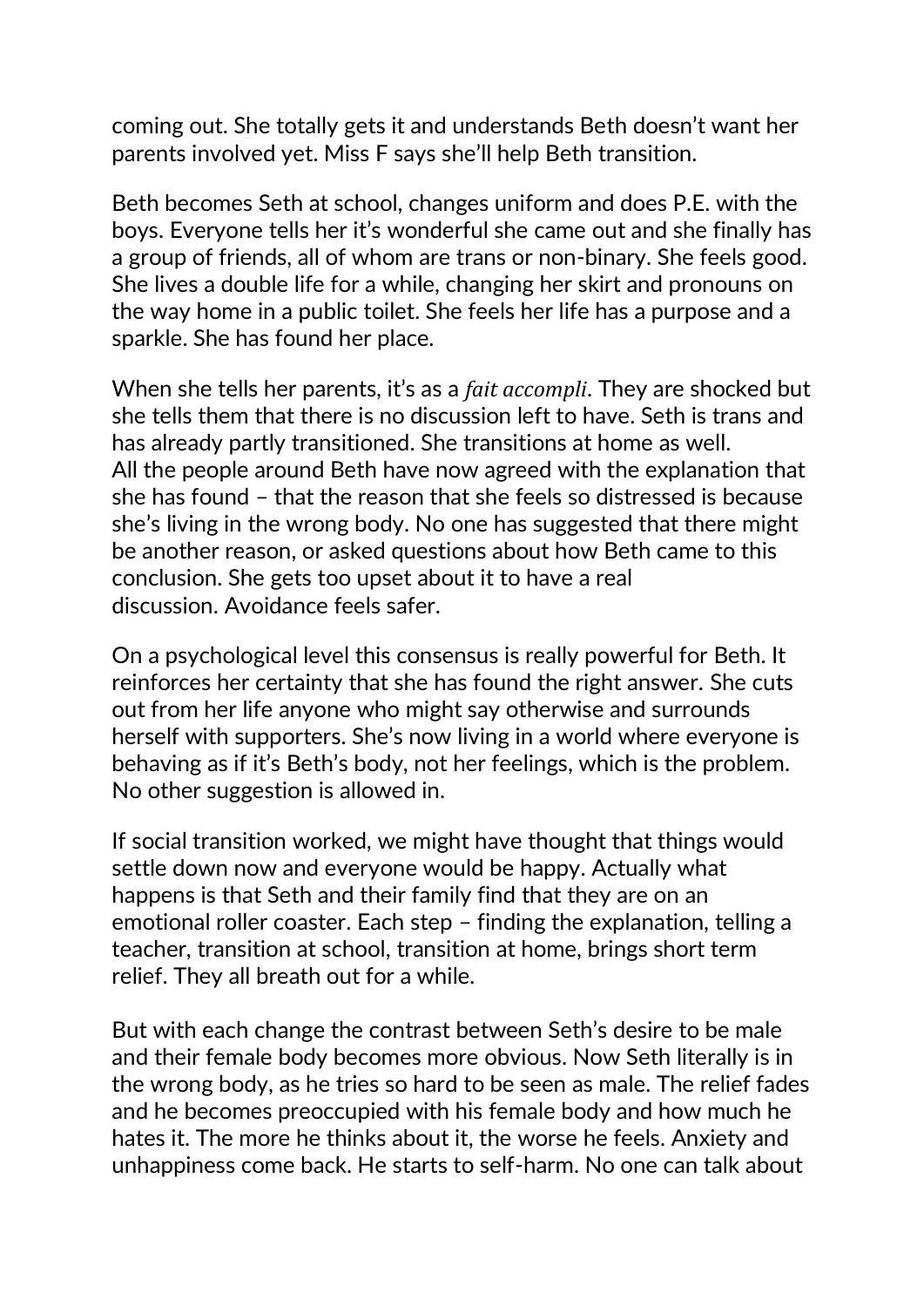whether his transition might be making the distress worse, however, because that would be transphobic. The reason is assumed to be because it's so hard being trans, and so everyone is even more careful to avoid any reminder of Seth's female body.

Before transition, Beth was someone who felt deeply unhappy and anxious, and there were many possible reasons for that. Now that it has been decided that Seth is trans, the other reasons aren't talked about. The body is defined as the problem.

Everyone pretends that they see Seth as male, that they're cool with changing pronouns and uniforms. Feeling okay now relies on other people not noticing or mentioning their femaleness. It's a fragile way to live, where being accidentally referred to as 'she' can send Seth down a tunnel of misery and self-hatred. The more Seth tries to be male, the more he wants to avoid any reminder that this is not in fact the case. But he is carrying these reminders around with him, in his female body. That body doesn't pretend. It tells the truth, and so to Seth it feels like their body is the liar. They think if only their body was different, they would be happy.

It seems to Seth that the solution is to try to force his developing body down a route which it would not naturally follow. Medical intervention feels more and more urgent. It's the only way to stop their body constantly reminding them of what they would like to forget. They come to believe that their psychological well-being is dependent on changing their physical reality.

Seth's research on the internet tells him what to do. He orders testosterone from an unregulated site. He is hopeful and happier again. No longer will his body betray him. He thinks he can go through a male puberty. He feels better.

His mother finds the package with drugs and is horrified. Seth explains that he just has to stop his body changing. He said he feels like he's falling into a black hole. His mother takes him to the doctor straight away and they are referred to a psychiatrist. The psychiatrist prescribes an anti-depressant and suggests they wait to see how things develop. Seth curls up and howls. 'When I think of not getting hormones, I feel like dying' he cries. Then he turns on his mother, 'You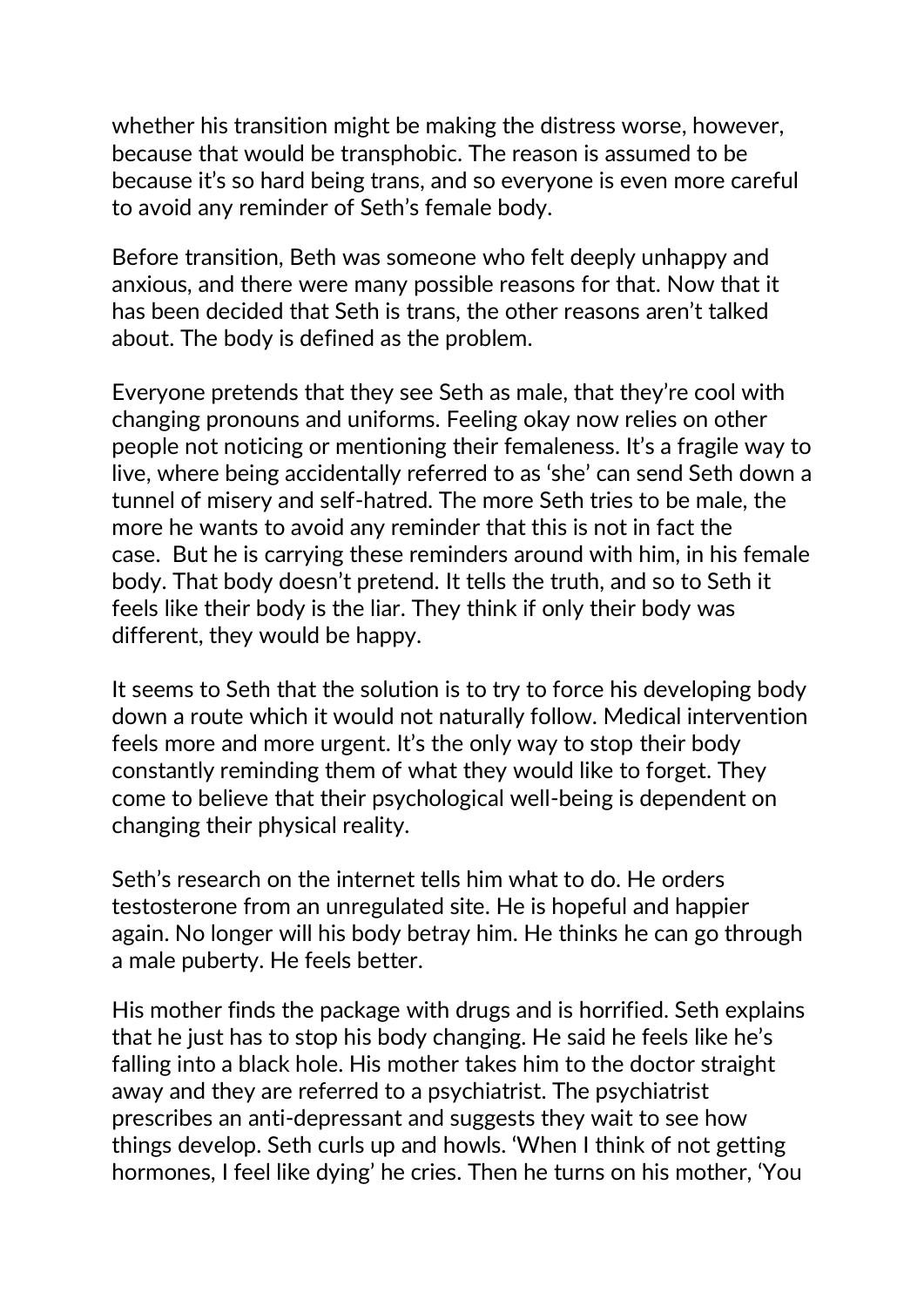took my testosterone away' he says. He is furious. His mother feels terrible. She contacts a private gender clinic.

This has all happened before she talks to me. Up to now there has been no discussion about the meaning of what is happening, beyond the 'born in the wrong body' explanation. There has been no exploration of other possible reasons for Seth's distress. No one has suggested that perhaps many girls feel uncomfortable in their developing female body, particularly when they have been sexually assaulted.

Everyone has agreed with the explanation which Seth found for themselves – that they are trans, and therefore that the way to feel better is to transition. They are all living as if this is true. This is a really significant intervention, which confirms to Seth every day that he is correct in thinking that he is trans. Everyone is pretending that it's a superficial change and that it's 'fully reversible'. They're scared that to question the idea that Seth is trans would be seen as transphobia, or conversion therapy.

The reason most parents give for their teenager's transition is just how extreme their distress was. They assume that when I hear how upset they were, I will agree that there was no other choice. Seth's mother tells me how he has a panic attack when he learns there's a waiting list for the gender clinic. She tells me she's worried she'll lose him all together if she doesn't move things on fast enough. Other parents tell me their children said they would jump out the window unless they agreed to a transition. Most of them say they want to hurt themselves. All the parents have found information online which tells them that their child is at very high risk of suicide if they aren't allowed to quickly transition.

Understandably this makes parents extremely anxious. Highly distressed teenagers are saying that the only way to relieve their distress is to transition. They really believe that's the case and it's tempting to believe them. The need to alleviate distress drives decisions.

The problem is that trying to avoid emotional distress about reality is not a good reason to make a life-changing decision. In fact, it's an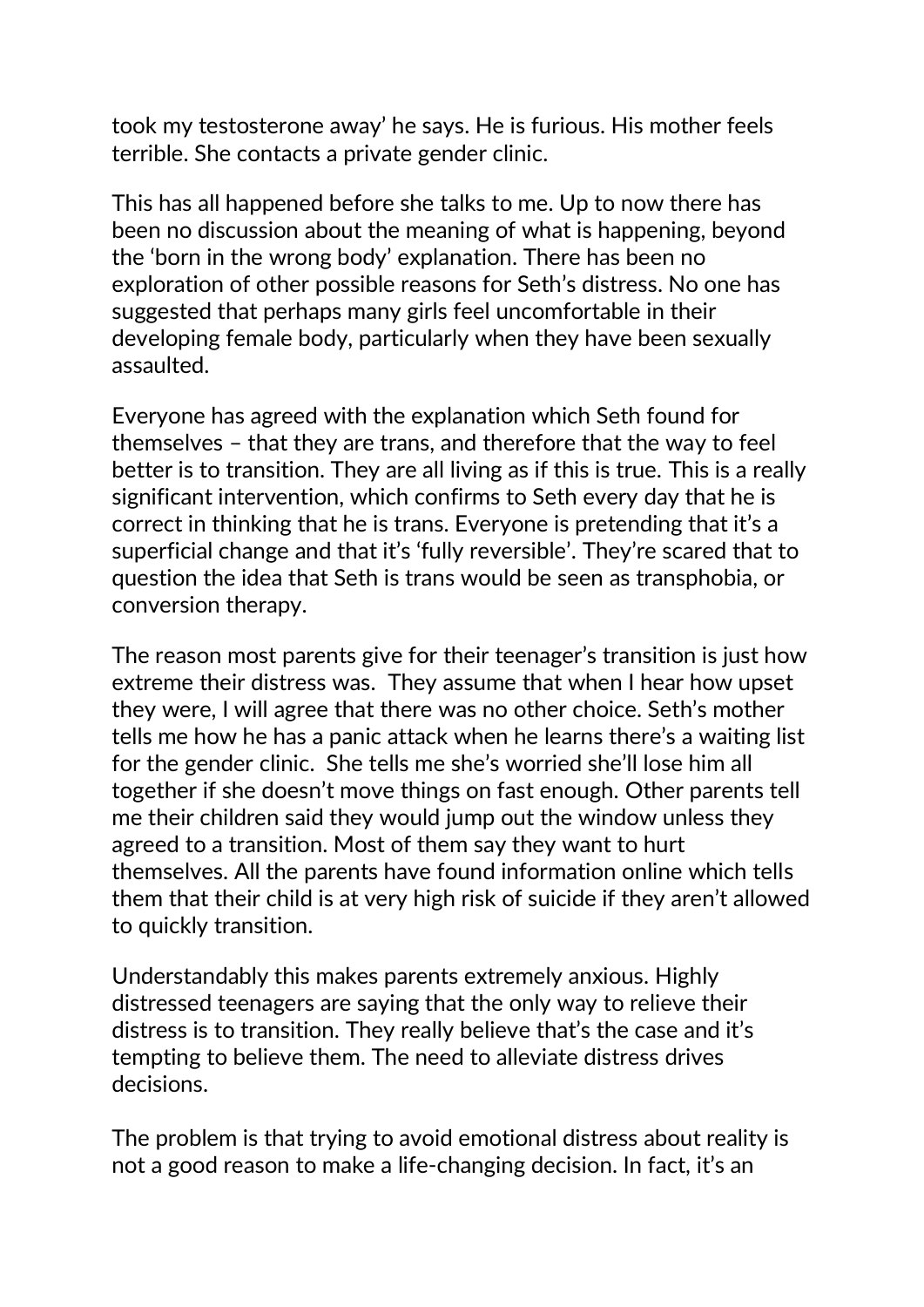inconvenient truth that even well-intentioned efforts to reduce distress can end up making it worse.

I sometimes work with people who started to feel anxious in crowded places. In order to avoid these feelings they stay at home, and the result of this is that over time they become more, not less, frightened of going out. When I see people after years of staying indoors they will sometimes have panic attacks just walking down their front path. All their strenuous efforts to avoid distress have resulted in a problem which is far more serious than it was at the start. Often their whole family will be involved in organising life so they never have to go out. The person is behaving as if the outside world is the problem, rather than addressing the way they feel about the outside world, and everyone else is supporting them to live as if they are correct.

Something similar is happening to Seth. He wants to avoid distress triggered by his female body. Seth's school, friends and teachers behave as if Seth's distress must be avoided by pretending that his body is not female. The more they do this, the more likely it is that Seth will feel distressed about the femaleness of his body. This distress will be interpreted as further evidence that he is trans or gender dysphoric. No one will consider that it might be a side effect of affirmation.

As Seth avoids the reality of his female body, the more distressed he feels. He takes the pill back-to-back so that he no longer has periods. He wears a binder even though it hurts. Both things remind him every day that his body is not male, and that his body refuses to pretend. There is no peace for Seth, because his body is developing into an adult female, whilst he tries so hard to be male. His whole life is based on a contradiction. A contradiction that was made worse by his transition.

There's an imbalance in Seth's life. Everywhere he goes, transitioning is celebrated as the brave and liberating choice – whilst learning to accept his body as it is? No one is celebrating that, or even suggesting that it is a possibility. No one is congratulated for their bravery for deciding not to change their pronouns, or for deciding not to have top surgery. No one is championing the affirmation of biological girls as female. No one is even suggesting that this might be an option. They